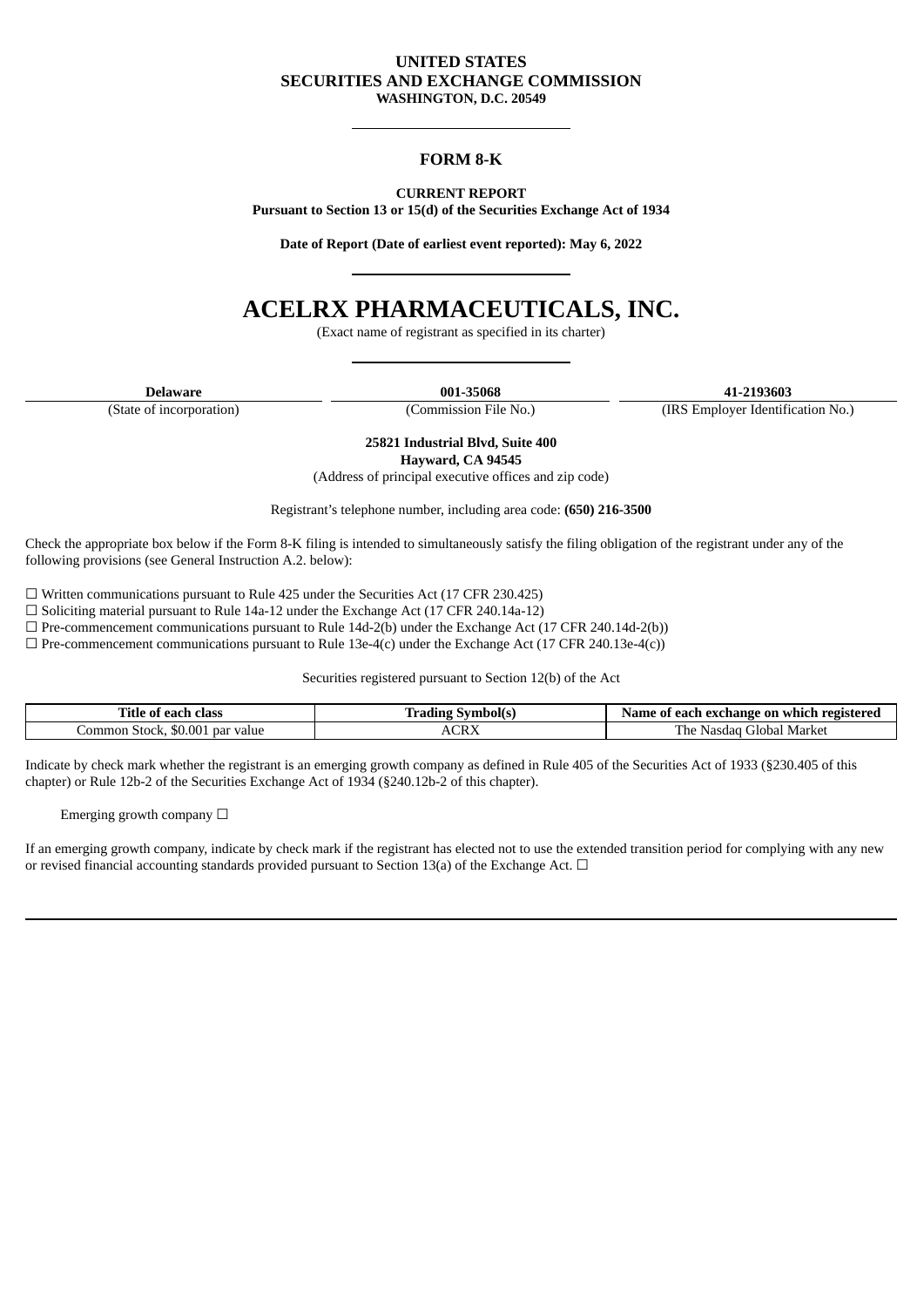#### Item 3.01 Notice of Delisting or Failure to Satisfy a Continued Listing Rule or Standard; Transfer of Listing

On May 6, 2022, AcelRx Pharmaceuticals, Inc. (the "Company") received written notice (the "Notice"), from the Nasdaq Stock Market, LLC ("Nasdaq"), notifying the Company that it is not in compliance with the market value of listed securities requirement set forth in Nasdaq Listing Rule 5450(b)(2)(A) for continued listing on The Nasdaq Global Market (the "MVLS Requirement"). Nasdaq Listing Rule 5450(b)(2)(A) requires a company's listed securities to maintain a minimum market value of at least \$50.0 million, and Nasdaq Listing Rule 5810(c)(3)(C) provides that a failure to meet such requirement exists if the deficiency continues for a period of 30 consecutive business days.

The Notice does not impact the listing of the Company's common stock on The Nasdaq Global Market at this time. Pursuant to Nasdaq Listing Rule 5810(c)(3)(C) the Company has 180 calendar days, or until November 2, 2022 (the "Compliance Date"), to regain compliance with the MVLS Requirement. If at any time prior to the Compliance Date, the Company achieves compliance for a minimum of 10 consecutive business days, Nasdaq will provide the Company written confirmation of compliance. Nasdaq may exercise its discretion to extend this 10-day period. In the event the Company does not regain compliance prior to the Compliance Date, the Company will receive written notification that its securities are subject to delisting, at which point the Company may appeal the delisting determination.

The Company intends to monitor the market value of its common stock and will evaluate available options to regain compliance with Nasdaq Listing Rule 5450(b)(2)(A) and to remain listed on The Nasdaq Global Market. The Company may also choose to transfer the listing of its common stock to The Nasdaq Capital Market. There can be no assurance that the Company will be able to regain compliance with Nasdaq Listing Rule 5450(b)(2)(A), or maintain compliance with any other listing requirements, or satisfy the requirements necessary to transfer the listing of its common stock to The Nasdaq Capital Market.

On December 3, 2021, the Company announced that that it had received written notice from The Nasdaq Stock Market LLC notifying the Company that on December 2, 2021, the average closing price of its common stock over the prior 30 consecutive trading days had fallen below \$1.00 per share, which is the minimum average closing price required to maintain listing on the Nasdaq Global Select Market under Nasdaq Listing Rule 5550(a)(2). The Company intends to actively monitor the closing bid price of its common stock and will evaluate available options to regain compliance with the minimum bid price requirement.

1